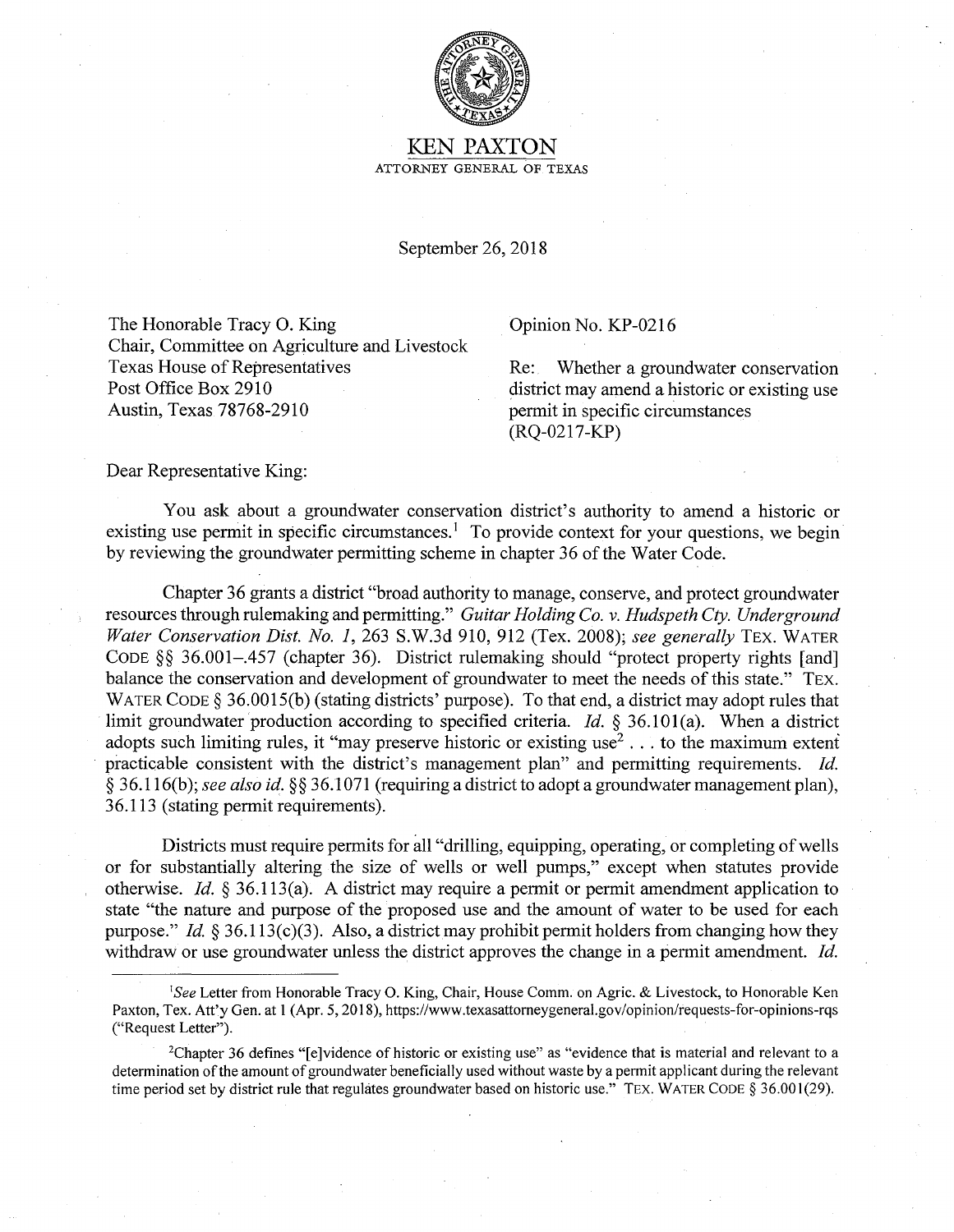§ 36.113(a), (c)(3). Section 36.113 authorizes a district to require applicants for new permits to meet more restrictive requirements than holders of a historic use permit if applied uniformly:

> The district may impose more restrictive permit conditions on new permit applications and permit amendment applications to increase use by historic users if the limitations:

> > (1) apply to all subsequent new permit applications and permit amendment applications to increase use by historic users, regardless of type or location of use;

> > (2) bear a reasonable relationship to the existing district management plan; and

(3) are reasonably necessary to protect existing use.

*Id.* § 36.l 13(e).

In *Guitar Holding,* the Texas Supreme Court considered the permissible scope of the exception that a district's rules may make for historic or existing uses. *Guitar Holding,* 263 S.W.3d at 912. The groundwater conservation district in that case granted three types of permits: (1) a validation permit for historic users, (2) a new operating permit, and (3) a permit to transfer water out of the district. *Id.* at 914. The validation permit for historic or existing uses gave the owner the right to produce according to the amount of irrigation that occurred during a prior period but without regard to the applicant's proposed use of water to be produced. *See id.* The rules allowed both historic use permit holders and new operating permit holders to obtain another permit to transfer the water they had a right to produce out of the district, although the holder of a new operating permit had no guarantee of water availability. *Id.* Some owners argued that the statutory requirements for a historic or existing use permit limited the amount of production but did not restrict the proposed use of water to be produced. *Id.* at 915. The Court concluded otherwise, explaining that under the statutes, "[a] district's discretion to preserve historic or existing use is ... tied both to the amount and purpose of the prior use." *Id.* at 916. The Court decided that under the statutes, when groundwater historically used for irrigation is transferred out of the district, it no longer qualifies for a historic or existing use permit, and the transfer must be treated as a new use subject to the requirements applicable to all new uses. *Id.* at 917-18. Because all new uses must be treated uniformly, the Court concluded that the district rules unlawfully gave preferential transfer rights to holders of historic or existing use permits. *Id.* at 918.

You state that when the Kinney County Groundwater Conservation District proposed new rules for amending historic and existing use permits, various landowners filed responses disagreeing about the scope of the Court's decision in *Guitar Holding.* Request Letter at 4. You inform us that some landowners contend that the opinion "restricts the authorized use of a historic or existing use permit to its historical purpose of use." *Id.* Others argue, you tell us, that *Guitar Holding* concerned only "whether groundwater transferred out of the district was a new use requiring a new permit," and that the opinion does not resolve whether a historic or existing use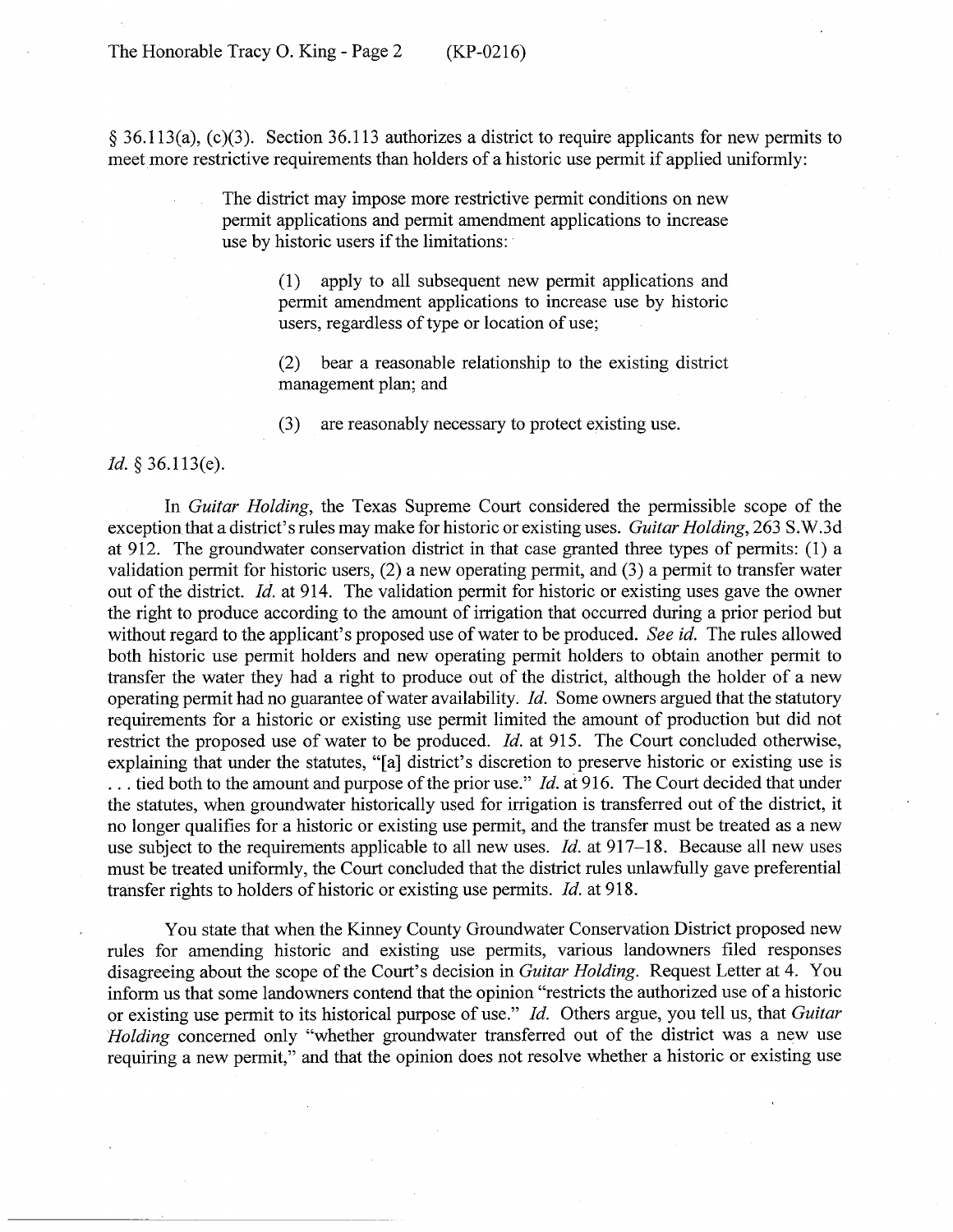permit may be amended to allow other in-district uses provided the historic volume of production remains unchanged. *Id.* (emphasis omitted).

In light of this dispute, you ask: "Following the Supreme Court's ruling in *Guitar Holding,*  can a 'historic or existing use' permit be amended to change the purpose of use or place of use?" *Id.* at 1. Although the particular controversy in *Guitar Holding* involved out-of-district transfers, the Court did not limit its holding to those facts. A later opinion by the court reiterated:

> In *Guitar Holding Co. v. Hudspeth County Underground Water Conservation District,* we rejected the argument that a district's discretion in preserving "historic or existing use" was limited to the amount of water permitted. Rather, we said,

> > the amount of groundwater withdrawn and its purpose are both relevant when identifying an existing or historic use to be preserved. Indeed, in the context of regulating the production of groundwater while preserving an existing use, it is difficult to reconcile how the two might be separated. . . . [B]oth the amount of water to be used and its purpose are normal terms of a groundwater production permit and are likewise a part of any permit intended to "preserve historic or existing use." A district's discretion to preserve historic or existing use is accordingly tied both to the amount and purpose of the prior use.

*Edwards Aquifer Auth. v. Day,* 369 S.W.3d 814,836 (Tex. 2012). Thus, under *Guitar Holding,* a change in the purpose of the proposed use of water to be produced under a historic or existing use permit is a new use, even if the new use would occur within the district. *See generally Guitar Holding,* 263 S.W.3d at 912-18. Whether a district must treat an application for an amended permit as an application for a new-use permit will depend on the particular facts and is a matter for the district to determine, in the first instance, subject to judicial review. *See id* (holding that applications to transfer linked to an existing-use permit were nevertheless applications for a new use); TEX. WATER CODE § 36.113 (stating a district's authority to approve permits and permit amendments).

You also ask whether it is "permissible to amend a permit for 'historic or existing use' to authorize a different purpose of use or place of use but remove the historic use protections for the portion of the permit authorizing a different purpose of use or place of use<sup>[1]</sup><sup>"</sup> Request Letter at 1. The answer depends on the kind of amendment or permit that you contemplate. A district has broad regulatory powers within the bounds of its discretion as circumscribed by the statutes. *Guitar Holding,* 263 S.W.3d at 912. Its discretion includes the authority to promulgate "rules limiting groundwater production . . . to provide for conserving, preserving, protecting, and recharging of the groundwater . . . or prevent waste." TEX. WATER CODE § 36.101(a). A court would likely conclude that a district has sufficient discretion to accept an owner's surrender of a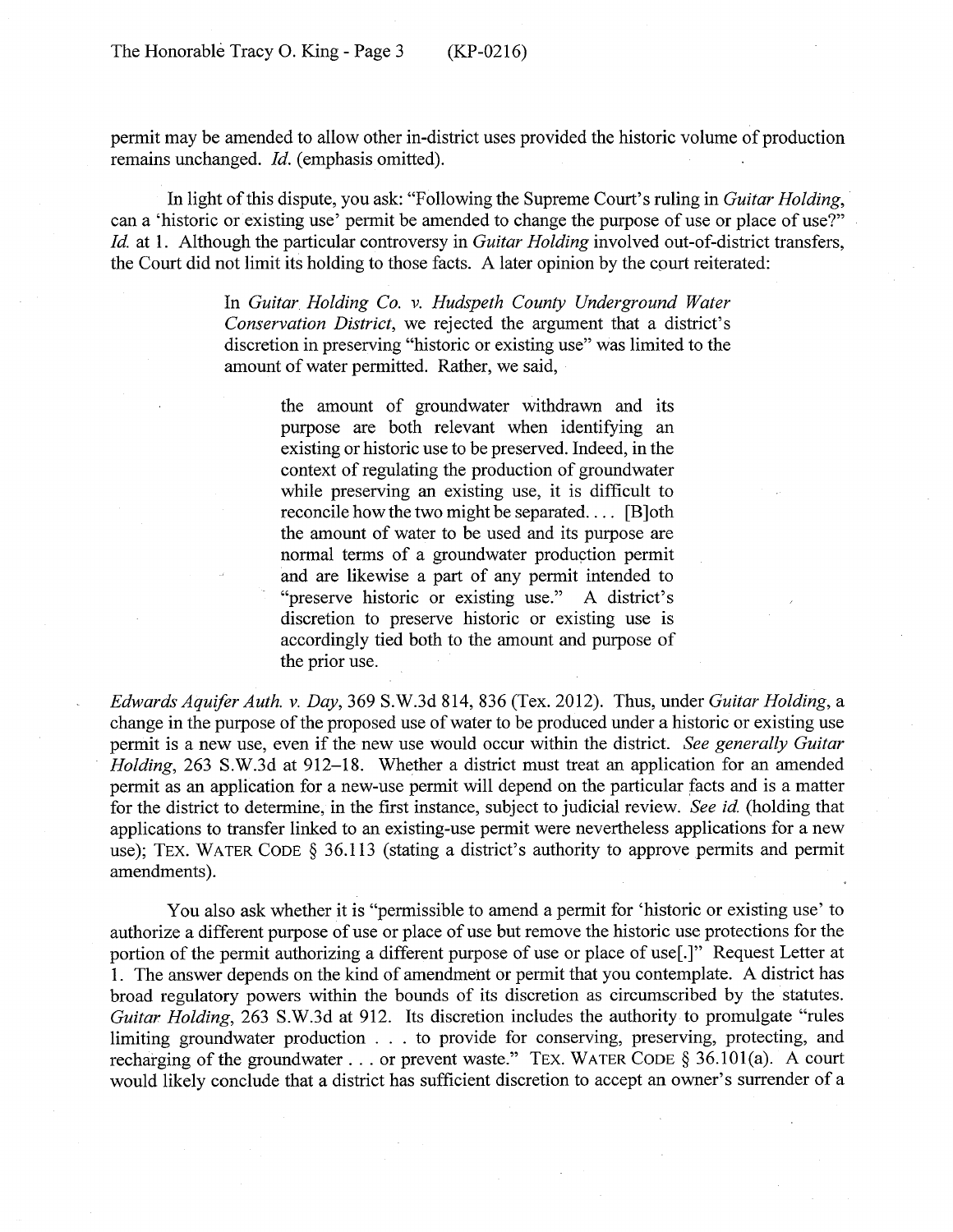portion of the right to produce under a historic or existing use permit, while maintaining protection on the remainder. And a holder could qualify for a new permit for the released portion by meeting the same requirements that any other owner must satisfy to obtain a permit for a new use.

You suggest, however, that you envision a single hybrid application that, while maintaining historic or existing use protections for a portion of the owner's rights to produce, seeks approval of a new use for the remainder. Request Letter at 4-5. A district must apply its new-use requirements uniformly to all requests for new uses, whether the request appears in an application to amend a historic or existing use or in an application for a new use permit. *See Guitar Holding,*  263 S.W.3d at 918. Therefore, a court would likely determine that the uniformity requirements in chapter 36 of the Water Code preclude district rules that would give an advantage to a historic or existing permit holder who seeks new use approval that is not available to other new use permit applicants. *See* id.; TEX. WATER CODE§ 36.113(e).